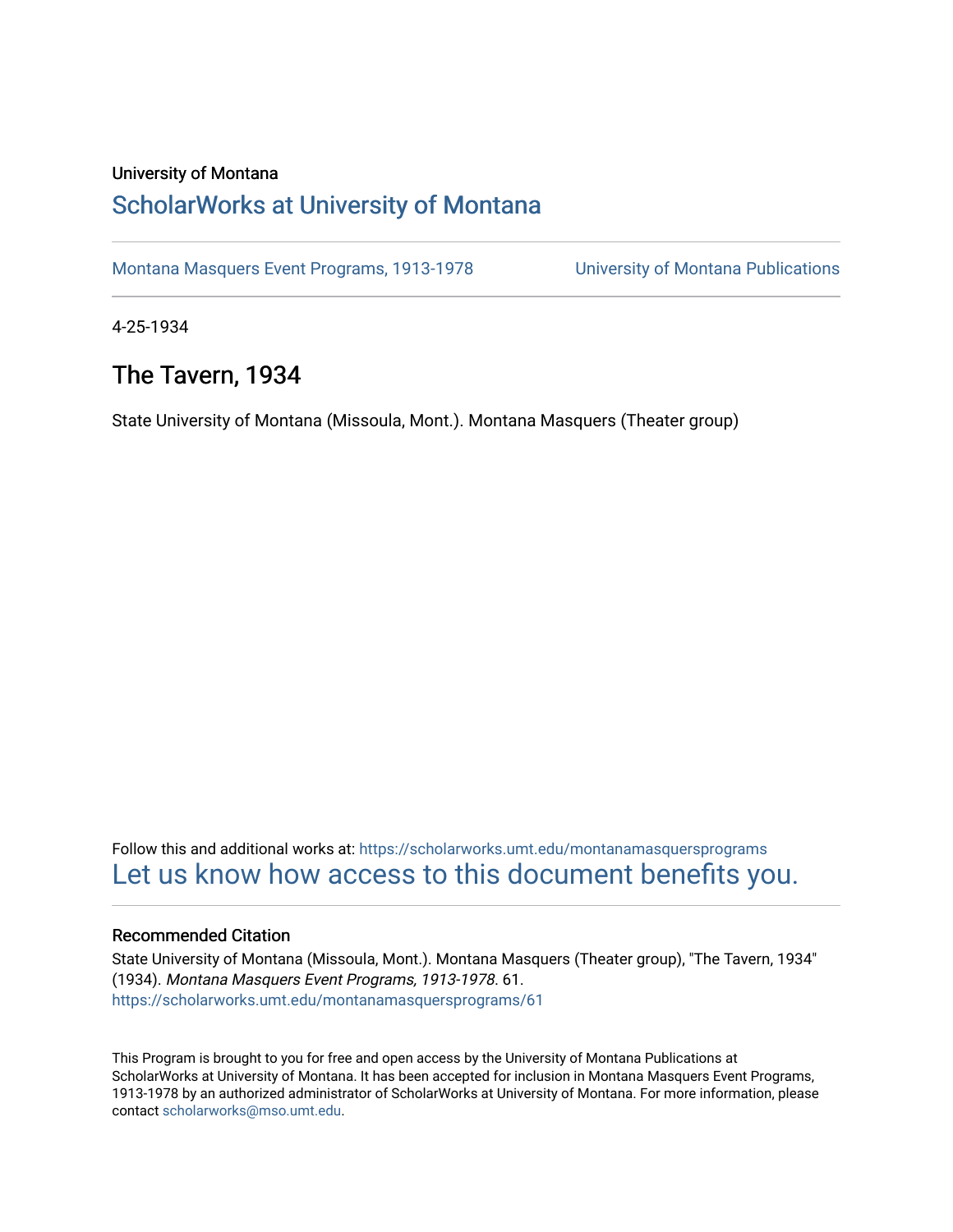archive warrens-Marguers Apri25-28, 1934 *The Montana Masquers University ofMontana* X

> *Little Theatre on the Campus April 25; 26, 27, 28, 1934*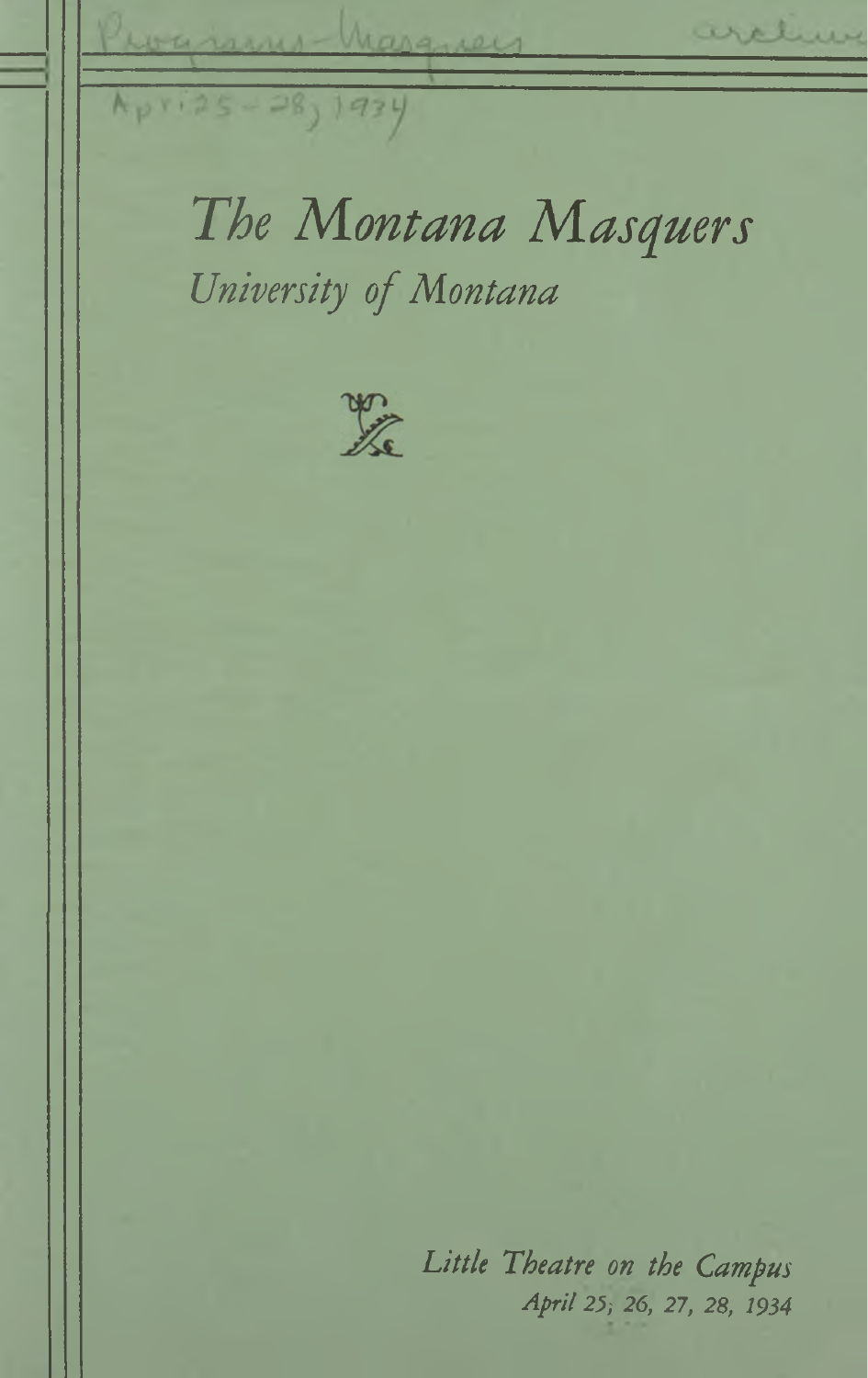# The Montana Masquers

Present For the Associated Students of the University of Montana

# "THE TAVERN"

A Play in Two Acts, by George M. Cohan



Directed by BARNARD W. HEWITT

**BURLEY** 

#### **CAST**

| Zach, the tavern-keeper's son - - - - STAFFORD HANSELL |
|--------------------------------------------------------|
| Sally, the hired girl - - - - PAMELIA FERGUS           |
| Freeman, the tavern-keeper - - - - DAVID DUNCAN        |
| Villum, the hired man - - - - - - - KAI HEIBERG        |
| The Vagabond - - - - - - - - MELVIN MAURY              |
| Violet, the woman - - - - - - - - RUTH PERHAM          |
| Lamson, the governor - - - - - RICHARD ARMELING        |
| Mrs. Lamson, the governor's wife - - - JOAN WILSON     |
| Virginia, the governor's daughter - - BARBARA HARRIS   |
| Tom Allen, the fiance - - - - - - ALLAN SWARTZ         |
| The Sheriff - - - - - - - - ORVILLE SKONES             |
| Ezra, sheriff's man DAN NELSON                         |
| Joshua, sheriff's second man - - - - - GEORGE JACKSON  |
| Tony, sheriff's third man - - - - - HAROLD SELVIG      |
| Stephens, the attendant - - - - - - - TOM WIGAL        |

The action of the play takes place in Zaccheus Freeman's tavern.

Intermission 10 Minutes

#### **THE PLAY**

"The Tavern" was written by Mrs. Cora Dick Gantt as a serious play. George Cohan saw the opportunity for turning it into a gorgeous burlesque.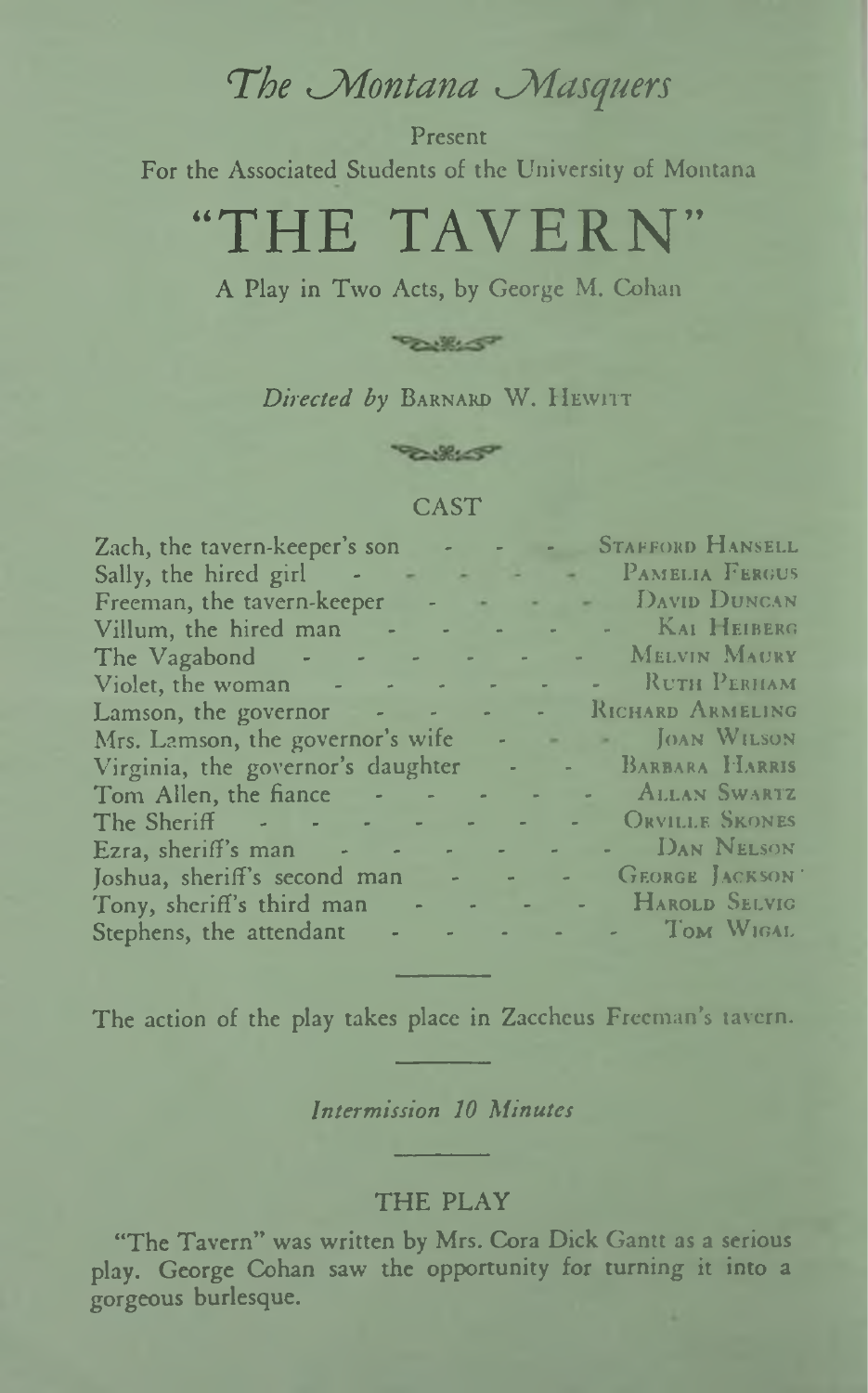### PRODUCTION STAFF

Stage Manager - - - - - - - - - - JOE SWAN Assistants-P. GARLINGTON, J. BLAIR, V. TURNER, R. SCOTT. H. WULLUM Master Electrician - - - - - - - JOHN CLARK Assistants-G. BOILEAU, M. PERRAULT - - - - - PHIL GARLINGTON Sound Effects Assistant-I. BLAIR Properties - - - - PHYLLIS HOLMES, GLADYS AVERY Assistants-B. MILLER, A. WICKWARE, P. BEAGLE, M. FOWLER Costume Mistress - - - - - - - FLORENCE JONES Assistants-L. GEORGE, F. SPICHER, L. HOPKINS Makeup - - - - - - - MARYALYS MARRS Assistants-V. TURNER, J. LATTA Business Manager - - - - - - - MARY KOHN Assistants-L. SCHINI, H. OSTENDORF, A. EVANS Publicity -- - STANLEY KOCH

The Masquers wish to thank the Missoula Bottling Works and the Elks

# Coming

May 9-Little Theatre Tournament.

- May 16, 17, 18—Three one-act plays (winners of student contest) "The Noble Gesture," by Olga Weydemeyer; "Cunningham's House," by Dorothy Mueller; also first production of "Our Lady's Tumbler," by Richard Sullivan.
- May 31-May Fete. "A Kiss in Xanadu," a pantomime by Winthrop Ames; music by Deems Taylor.